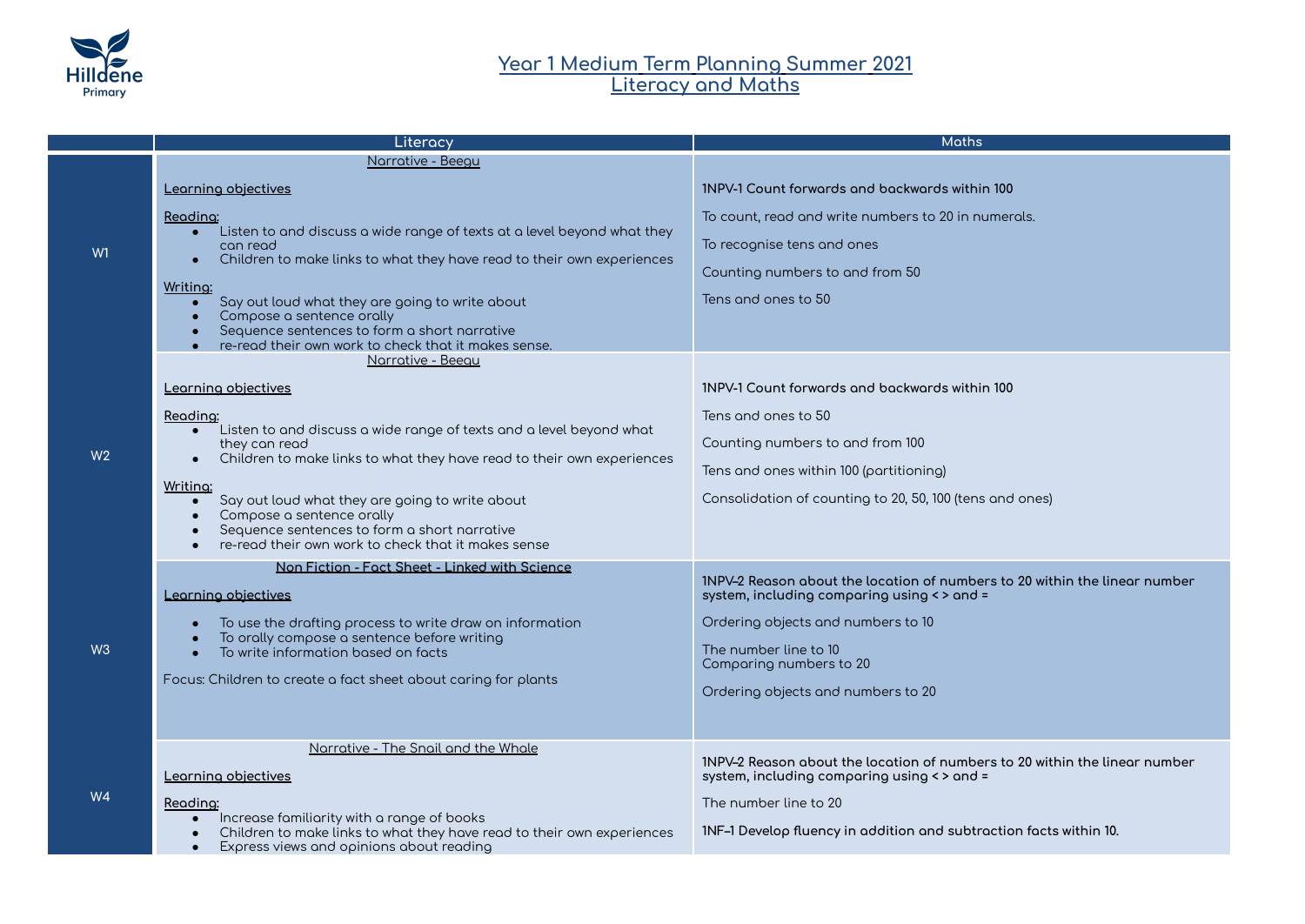|                  | Discuss the sequence of events within the story                                                                                                                                                                     | Finding the whole - adding together to 10                                                                                                                                        |
|------------------|---------------------------------------------------------------------------------------------------------------------------------------------------------------------------------------------------------------------|----------------------------------------------------------------------------------------------------------------------------------------------------------------------------------|
|                  | <u>Writing:</u>                                                                                                                                                                                                     | Finding the whole - adding more                                                                                                                                                  |
|                  | Say out loud what they are going to write about<br>$\bullet$<br>Compose a sentence orally                                                                                                                           | Finding a part (10)                                                                                                                                                              |
|                  | Sequence sentences to form a short narrative<br>re-read their own work to check that it makes sense                                                                                                                 | Finding and making number bonds to 10                                                                                                                                            |
|                  |                                                                                                                                                                                                                     |                                                                                                                                                                                  |
|                  | <u> Narrative - The Snail and the Whale</u>                                                                                                                                                                         | 1NF-1 Develop fluency in addition and subtraction facts within 10.                                                                                                               |
|                  | Learning objectives                                                                                                                                                                                                 |                                                                                                                                                                                  |
|                  | Readina:                                                                                                                                                                                                            | Related facts - addition and subtraction (1)                                                                                                                                     |
|                  | Increase familiarity with a range of books<br>Children to make links to what they have read to their own experiences<br>Express views and opinions about reading<br>Discuss the sequence of events within the story | Related facts - addition and subtraction (2)                                                                                                                                     |
| W <sub>5</sub>   |                                                                                                                                                                                                                     | 1AS–1 Compose numbers to 10 from 2 parts, and partition numbers to 10 into<br>parts, including recognising odd and even numbers.                                                 |
|                  | Writing:                                                                                                                                                                                                            | The part whole model within 10 (1)                                                                                                                                               |
|                  | Say out loud what they are going to write about<br>$\bullet$<br>Compose a sentence orally<br>Sequence sentences to form a short narrative<br>re-read their own work to check that it makes sense                    | The part whole model within 10 (2)                                                                                                                                               |
|                  |                                                                                                                                                                                                                     | Related facts - number bonds to 10                                                                                                                                               |
|                  |                                                                                                                                                                                                                     | Finding number bonds within 10                                                                                                                                                   |
|                  | Poetry                                                                                                                                                                                                              |                                                                                                                                                                                  |
| W <sub>6</sub>   | Learning objectives<br>Reading:<br>Increase familiarity with a range of books                                                                                                                                       | 1NF-2 Count forwards and backwards in multiples of 2, 5 and 10, up to 10<br>multiples, beginning with any multiple, and count forwards and backwards<br>through the odd numbers. |
|                  | Children to make links to what they have read to their own experiences<br>Express views and opinions about reading                                                                                                  | Counting in 2s                                                                                                                                                                   |
|                  | Recognise a rhyming string                                                                                                                                                                                          | Counting in 5s                                                                                                                                                                   |
|                  | Writing                                                                                                                                                                                                             | Counting in 10s                                                                                                                                                                  |
|                  | Say out loud what they are going to write<br>$\bullet$<br>Compose a line orally<br>Writes for a different purpose<br>re-read their own work to check that it makes sense                                            |                                                                                                                                                                                  |
|                  |                                                                                                                                                                                                                     |                                                                                                                                                                                  |
| <b>Half Term</b> |                                                                                                                                                                                                                     |                                                                                                                                                                                  |
|                  |                                                                                                                                                                                                                     |                                                                                                                                                                                  |
|                  |                                                                                                                                                                                                                     |                                                                                                                                                                                  |
|                  | Narrative - The Three Little Pigs                                                                                                                                                                                   | Multiplication - Unit 12 Powermaths - NFER Testing                                                                                                                               |
|                  | Learning objectives                                                                                                                                                                                                 | Counting in 2s, 5s and 10s                                                                                                                                                       |
| W <sub>1</sub>   | Reading:<br>Increase familiarity with a range of books.<br>Children to make links to what they have read to their own experiences                                                                                   | Making equal groups<br>Adding equal groups<br>Making simple arrays                                                                                                               |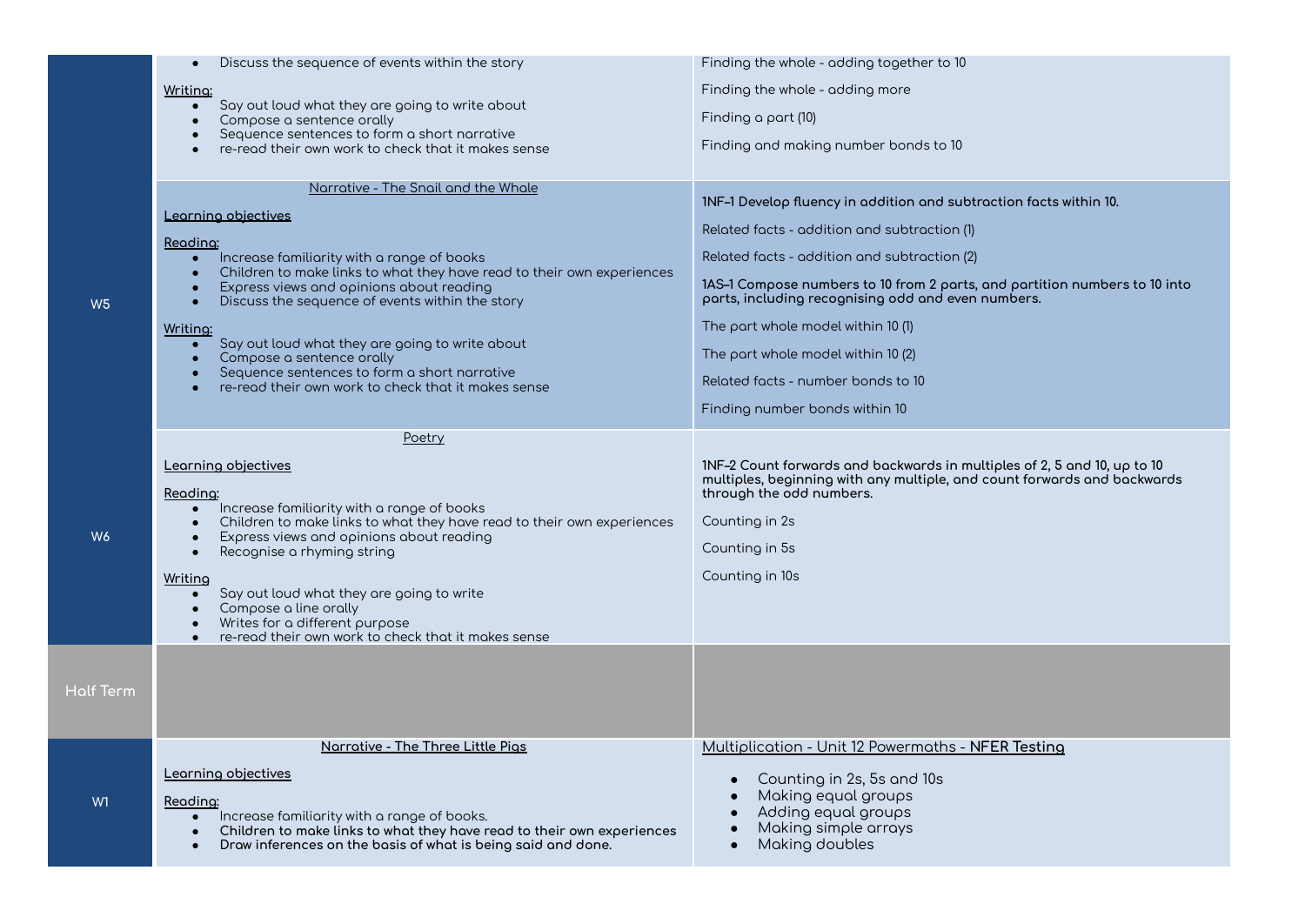| Writing:<br>Say out loud what they are going to write about<br>$\bullet$<br>Compose a sentence orally<br>Write for different purposes<br>Sequence sentences to form a short narrative<br>re-read their own work to check that it makes sense.                                                                                                                                                                                                                                                                                                                                                                                                                                        |                                                                                                                                                    |
|--------------------------------------------------------------------------------------------------------------------------------------------------------------------------------------------------------------------------------------------------------------------------------------------------------------------------------------------------------------------------------------------------------------------------------------------------------------------------------------------------------------------------------------------------------------------------------------------------------------------------------------------------------------------------------------|----------------------------------------------------------------------------------------------------------------------------------------------------|
| Narrative - The Three Little Pigs<br>Learning objectives<br>Reading:<br>Increase familiarity with a range of books.<br>Children to make links to what they have read to their own experiences<br>$\bullet$<br>Draw inferences on the basis of what is being said and done.<br>Writing:<br>Say out loud what they are going to write about<br>$\bullet$<br>Compose a sentence orally<br>$\bullet$<br>Write for different purposes<br>Sequence sentences to form a short narrative<br>re-read their own work to check that it makes sense.                                                                                                                                             | Division - Unit 13 Powermaths<br>Making equal groups<br>Making equal groups 2<br>$\bullet$<br>Sharing equally<br>Sharing equally 2<br>$\bullet$    |
| Non fiction - Links to Foundation topic<br>Learning objectives<br>To use the drafting process to write draw on information<br>To orally compose a sentence before writing<br>To write information based on facts<br>Focus:                                                                                                                                                                                                                                                                                                                                                                                                                                                           | Halves and Quarters - Unit 14 Powermaths<br>Finding halves<br>$\bullet$<br>Finding halves 2<br>Finding quarters<br>$\bullet$<br>Finding quarters 2 |
| Narrative - The Man on the Moon<br>Learning objectives<br>Reading:<br>Increase familiarity with a range of books.<br>$\bullet$<br>Children to make links to what they have read to their own experiences<br>Explain an understanding of what has been read<br>Ask and answer questions<br>Draw inferences on the basis of what is being said and done.<br>Writing:<br>Say out loud what they are going to write about<br>$\bullet$<br>Droft and write by composing and rehearsing sentences orally<br>Compose a sentence orally<br>Write for different purposes<br>Sequence sentences to form a short narrative<br>$\bullet$<br>re-read their own work to check that it makes sense. | Position and direction - Unit 15 Powermaths<br>Describing turns<br>$\bullet$<br>Describing positions<br>Describing positions 2                     |

**W2**

**W3**

**W4**